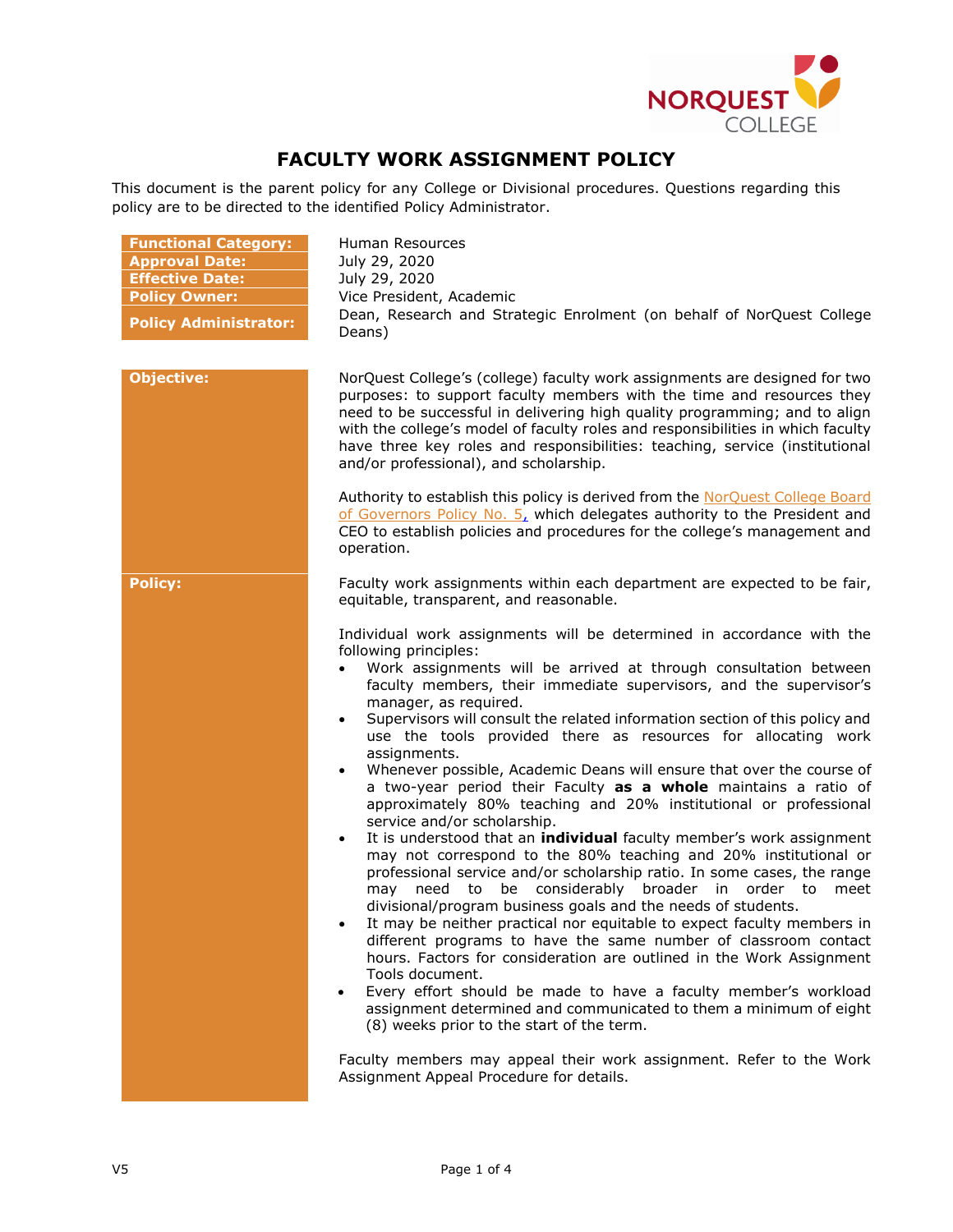

**Definitions: Institutional Service:** approved activities, engaged in by faculty, that support the College mission and vision and that enhance College governance and operations. Faculty member need not be from any specific Faculty or knowledge area. Institutional service may include the following:

- Working on Faculty and College committees
- Review and recommendation of academic policies
- Creation, development, evaluation, and revision of academic programs

**Professional Service:** approved activities, engaged in by faculty, that support the College mission and vision and that specifically calls upon the skills, expertise, credentials, and knowledge of a faculty member. Includes service provided to a faculty member's discipline for both internal and external organizations. Examples of service provided to internal bodies may include the following:

- Involvement in a faculty mentoring program
- Providing applied research peer review
- Involvement in the selection of new faculty members
- Service to other internal bodies and task teams struck to ensure effective College operation

Examples of service provided to external bodies/organizations may include the following:

- Providing service to community groups
- Working with provincial and national professional bodies and organizations
- Providing service to an external partner organization, post-secondary institution, government, non-profit agency, or business as part of a collaborative project

**Scholarship:** approved scholarly activities that enhance teaching and learning, improve quality of life, prepare individuals to be active and responsible members of society, or contribute to the economic well-being of the communities we serve.

Scholarship includes the continuous maintenance of academic and professional currency, the scholarship of teaching and learning, and applied research.

Scholarship activities may include the following:

- Engaging in research that leads to enhanced instruction through the scholarship of teaching and learning
- Engaging in research with business, industry, or other organizations to create technological innovations and/or social innovations
- Providing consultation services, based on research, to various internal and external partners and stakeholders
- Using a variety of processes, including steering committees, focus groups, and internal/external task teams to ensure programs have a connection with and are relevant to external and internal partners
- Publishing the results of research to both internal and external publications
- Presenting at, participating in, or coordinating professional or academic learning events
- Developing primary and secondary texts and learning materials
- Advancing the knowledge of specific disciplines

**Teaching:** the approved activities required to create and facilitate stimulating and supportive learning environments that actively engage learners and build knowledge. These activities include, but are not limited to, the following: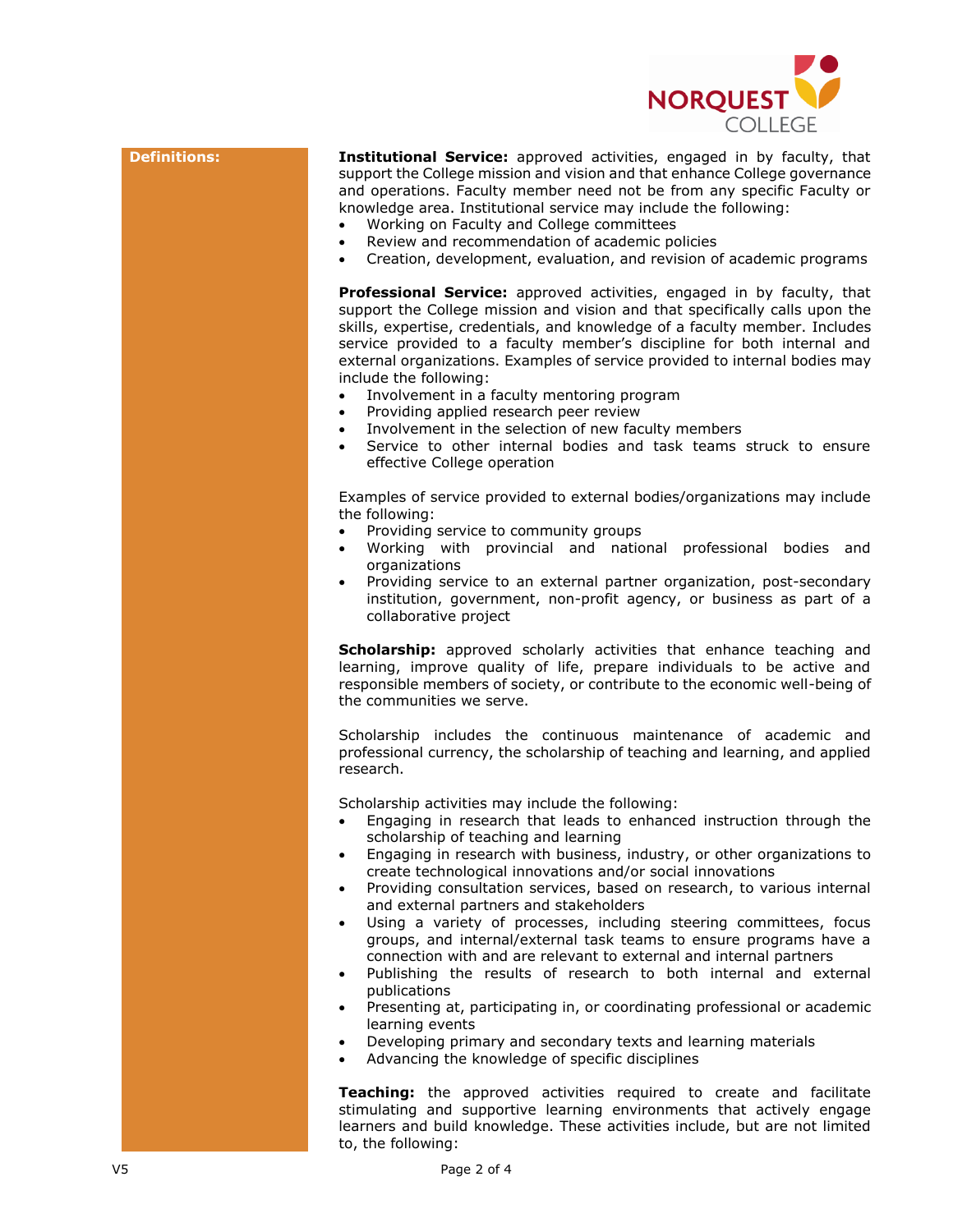

|           |  | Development, identification, and communication of relevant best |  |  |
|-----------|--|-----------------------------------------------------------------|--|--|
| practices |  |                                                                 |  |  |

- Connecting content, learners, and society in a relevant whole
- Instructing in classroom environments that may be face-to-face, lab, library, clinical, advisory, distance/online, simulation, and hybrid
- Facilitating group and individual learning and personal advancement and empowerment through clear, positive, caring, open, and accountable learning environments
- Designing learning experiences and environments in which students demonstrate achievement of NorQuest's College-Wide Learning **Outcomes**
- Designing, implementing, and analyzing student assessments
- Organizing, monitoring, and evaluating practicum and field placements
- Designing and delivering high-quality workshops and consultation services to internal and external clients
- Assessment of prior learning and determination of credit awards
- Actively facilitating access to teaching and learning resources and services
- Supporting learners in accessing and assessing information and ideas
- Creation and internal publication of effective teaching and learning materials
- Monitoring curriculum quality; updating and developing curricula and resources to ensure that course content meets the Faculty's disciplinary needs and the standards of external organizations and stakeholders
- [Work Assignment Appeal Procedure](https://www.norquest.ca/about-us/policies-procedures/human-resources/faculty-work-assignment-policy/work-assignment-appeal-procedure.aspx)

N/A

• Work Assignment Tools (see attached)

**Related External Information:**

**Related NorQuest College Information:**

**Next Review Date:** April 2024

**Revision History:** New: April 2014

May 2014: reviewed May 2015: reviewed and approved as per Policy and Procedure Framework June 2016: reviewed and approved as per Policy and Procedure Framework August 2019: Compliance Office template & reorganization update April 2020: updated to include the Work Assignment Tools September 2020: revised Policy Administrator